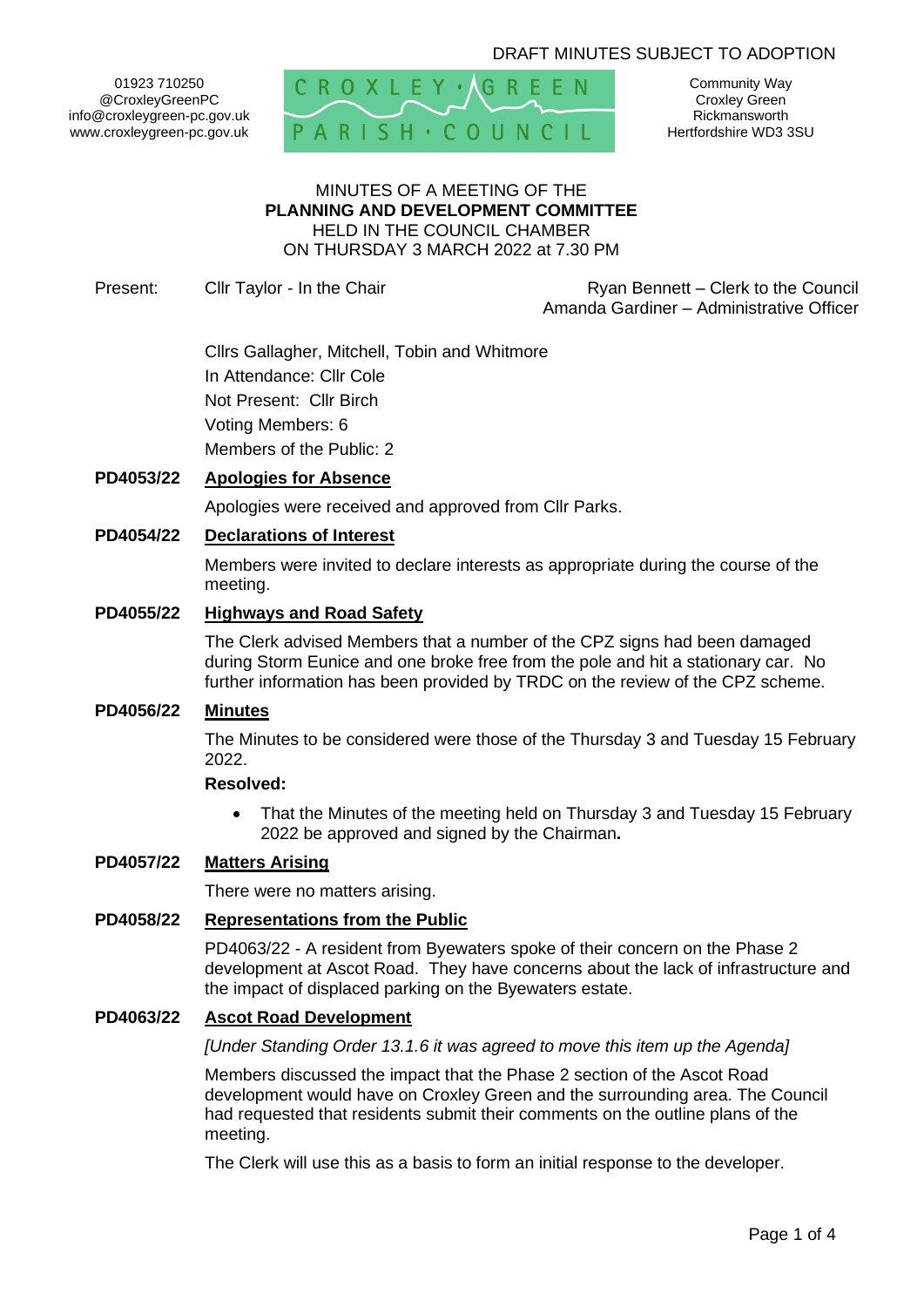*[Under Standing Order 13.1.15 it was agreed to suspend the meeting between 7:53 and 7:55]*

# **PD4059/22 Planning Applications**

**[Single storey rear extension](https://www3.threerivers.gov.uk/online-applications/applicationDetails.do?activeTab=summary&keyVal=R69IKJQF0DC00&prevPage=inTray)** [Revised Plans Submitted] Planning Application 35 Springfield Close Croxley Green Rickmansworth Hertfordshire WD3 3HG Ref. No: 22/0121/FUL | Received: Mon 24 Jan 2022 | Validated: Fri 28 Jan 2022 | Status: Pending Consideration

**Croxley Green Parish Council Decision: Members note the revised plans and reiterate the comments previously submitted by the council, but do not wish to call into committee.** 

## **[Demolition of existing garage and construction of single storey front and side](https://www3.threerivers.gov.uk/online-applications/applicationDetails.do?activeTab=summary&keyVal=R6MR11QF0DC00&prevPage=inTray)  [extension](https://www3.threerivers.gov.uk/online-applications/applicationDetails.do?activeTab=summary&keyVal=R6MR11QF0DC00&prevPage=inTray)**

Planning Application

43 Harvey Road Croxley Green Rickmansworth Hertfordshire WD3 3BS Ref. No: 22/0148/FUL | Received: Tue 01 Feb 2022 | Validated: Fri 04 Feb 2022 | Status: Pending Consideration

*[Cllr Mitchell declared a non-pecuniary interest and did not take part in the vote.]*

### **Croxley Green Parish Council Decision: No Comment**

**[Loft conversion including roof alterations to form gable end, front rooflights and](https://www3.threerivers.gov.uk/online-applications/applicationDetails.do?activeTab=summary&keyVal=R623TSQF0DC00&prevPage=inTray)  rear dormers, provision of new [roof form to existing rear conservatory and](https://www3.threerivers.gov.uk/online-applications/applicationDetails.do?activeTab=summary&keyVal=R623TSQF0DC00&prevPage=inTray)  [alterations to fenestration detail](https://www3.threerivers.gov.uk/online-applications/applicationDetails.do?activeTab=summary&keyVal=R623TSQF0DC00&prevPage=inTray)**

Planning Application

The Laurels 14 Green Lane Croxley Green Rickmansworth Hertfordshire WD3 3HR Ref. No: 22/0104/FUL | Received: Fri 21 Jan 2022 | Validated: Tue 08 Feb 2022 | Status: Pending Consideration

**Croxley Green Parish Council Decision: No Comment**

# **[Removal of rear conservatory and construction of single storey rear extension](https://www3.threerivers.gov.uk/online-applications/applicationDetails.do?activeTab=summary&keyVal=R5L7OMQFIII00&prevPage=inTray)  [and installation of wall mounted heat pump](https://www3.threerivers.gov.uk/online-applications/applicationDetails.do?activeTab=summary&keyVal=R5L7OMQFIII00&prevPage=inTray)**

Planning Application

119 Windmill Drive Croxley Green WD3 3FB Ref. No: 22/0040/FUL | Received: Wed 12 Jan 2022 | Validated: Wed 09 Feb 2022 | Status: Pending Consideration

**Croxley Green Parish Council Decision: CGPC have the following concerns:**

**1. The proposed building will be out of character with the existing building**

**2. There are no details shown for the edge of the roof**

**3. The heat pump will be visible**

### **[Discharge of Condition 3 \(Materials\) pursuant to planning permission](https://www3.threerivers.gov.uk/online-applications/applicationDetails.do?activeTab=summary&keyVal=R72WY5QFIRN00&prevPage=inTray)  [21/1210/FUL](https://www3.threerivers.gov.uk/online-applications/applicationDetails.do?activeTab=summary&keyVal=R72WY5QFIRN00&prevPage=inTray)**

Planning Application 268 Baldwins Lane Croxley Green Hertfordshire WD3 3LG Ref. No: 22/0205/DIS | Received: Thu 10 Feb 2022 | Validated: Fri 11 Feb 2022 | Status: Pending Consideration

**Croxley Green Parish Council Decision: No Comment**

## **[Single storey front extension](https://www3.threerivers.gov.uk/online-applications/applicationDetails.do?activeTab=summary&keyVal=R712EBQFIRC00&prevPage=inTray)**

Planning Application 112 Valley Walk Croxley Green Hertfordshire WD3 3TG Ref. No: 22/0200/FUL | Received: Wed 09 Feb 2022 | Validated: Wed 09 Feb 2022 | Status: Pending Consideration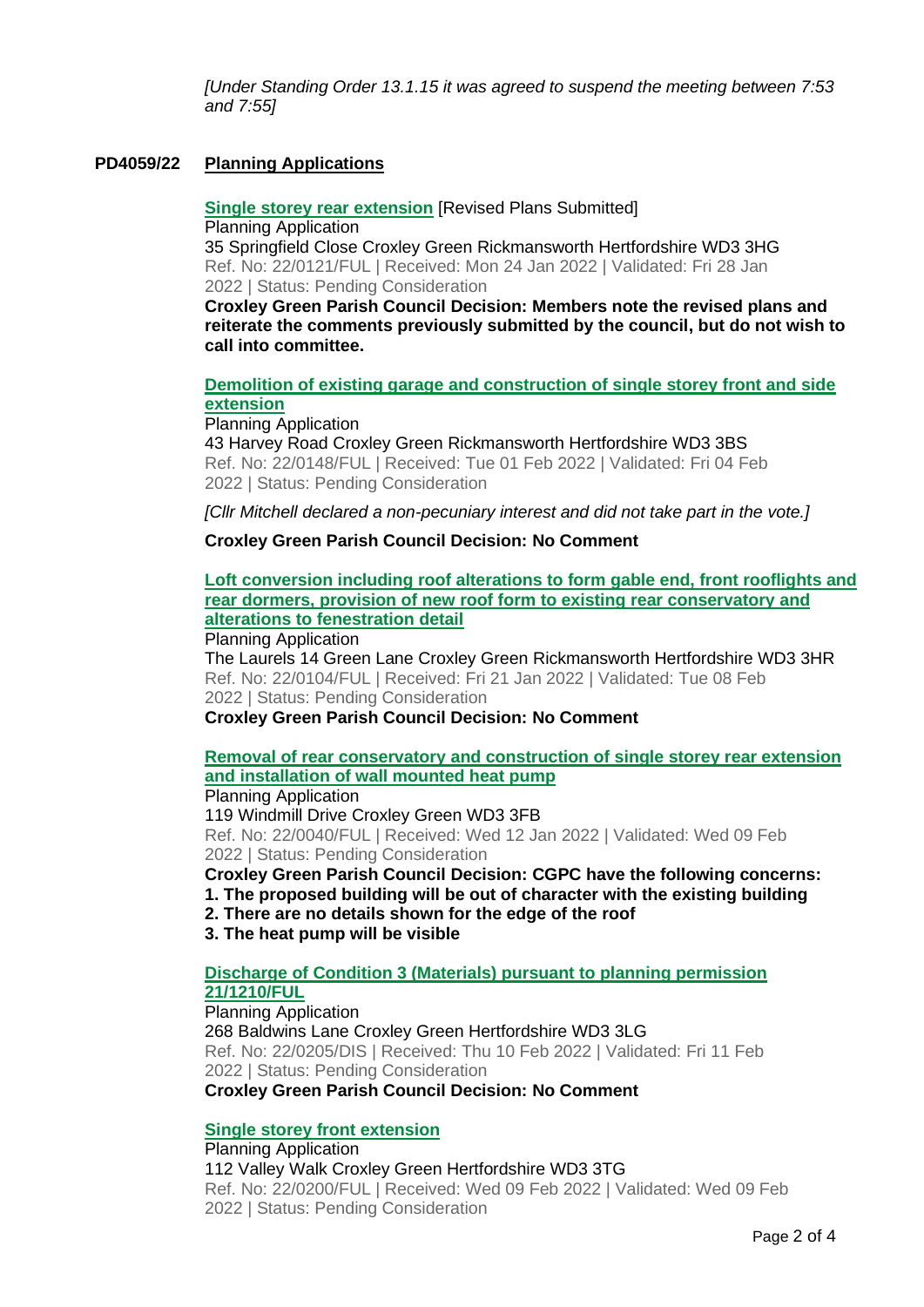**Croxley Green Parish Council Decision: The Parish Council notes that application does not meet the polices set out in the Neighbourhood Plan but has no further comments on this occasion.**

**[Conversion of garage to habitable accommodation, insertion of new windows](https://www3.threerivers.gov.uk/online-applications/applicationDetails.do?activeTab=summary&keyVal=R7128LQFIR100&prevPage=inTray)  [and rooflights, internal alterations and external paving](https://www3.threerivers.gov.uk/online-applications/applicationDetails.do?activeTab=summary&keyVal=R7128LQFIR100&prevPage=inTray)** Planning Application 1 Hazelwood Road Croxley Green Hertfordshire WD3 3EA Ref. No: 22/0195/FUL | Received: Wed 09 Feb 2022 | Validated: Wed 09 Feb 2022 | Status: Pending Consideration **Croxley Green Parish Council Decision: No Comment**

## **PD4060/22 Recent Decisions by Three Rivers District Council**

### **Approved**

| <b>Application:</b>    | Single storey rear extension to ground floor maisonette                                                                                                                           |
|------------------------|-----------------------------------------------------------------------------------------------------------------------------------------------------------------------------------|
| <b>Address:</b>        | 183 Watford Road Croxley Green WD3 3ED                                                                                                                                            |
| <b>Application No:</b> | 21/2866/FUL                                                                                                                                                                       |
| <b>CGPC Decision</b>   | CGPC would like to draw the Case Officer's attention to<br>the size of the extension in relation to the garden and<br>request a check that sufficient amenity space is retained.  |
| <b>TRDC Decision</b>   | Approved                                                                                                                                                                          |
| <b>Application:</b>    | <b>Single storey rear extension</b>                                                                                                                                               |
| <b>Address:</b>        | Atalaya The Green Croxley Green WD3 3HX                                                                                                                                           |
| <b>Application No:</b> | 21/2865/FUL                                                                                                                                                                       |
| <b>CGPC Decision</b>   | No Comment, subject to conservation officer approval                                                                                                                              |
| <b>TRDC Decision</b>   | Approved                                                                                                                                                                          |
| <b>Application:</b>    | Conversion of garage into habitable accommodation                                                                                                                                 |
| <b>Address:</b>        | 14 Canterbury Way Croxley Green WD3 3SS                                                                                                                                           |
| <b>Application No:</b> | 21/2893/FUL                                                                                                                                                                       |
| <b>CGPC Decision</b>   | No objection, but request that a planning condition is<br>added that materials should match existing.                                                                             |
| <b>TRDC Decision</b>   | Approved                                                                                                                                                                          |
| <b>Application:</b>    | Garage conversion, single storey rear extension and<br>internal alterations                                                                                                       |
| <b>Address:</b>        | 6 Pevensey Way Croxley Green WD3 3FX                                                                                                                                              |
| <b>Application No:</b> | 21/2813/FUL                                                                                                                                                                       |
| <b>CGPC Decision</b>   | No objection, but note that the new front window design<br>does not comply with the Neighbourhood Plan because it<br>does not reflect the scale and details of the existing house |
| <b>TRDC Decision</b>   | Approved                                                                                                                                                                          |
| <b>Application:</b>    | Retrospective: Installation of rear decking area including<br>canopy                                                                                                              |
| <b>Address:</b>        | 40 Rugby Way Croxley Green WD3 3PH                                                                                                                                                |
| <b>Application No:</b> | 21/2634/RSP                                                                                                                                                                       |
| <b>CGPC Decision</b>   | No Comment                                                                                                                                                                        |
| <b>TRDC Decision</b>   | Approved                                                                                                                                                                          |